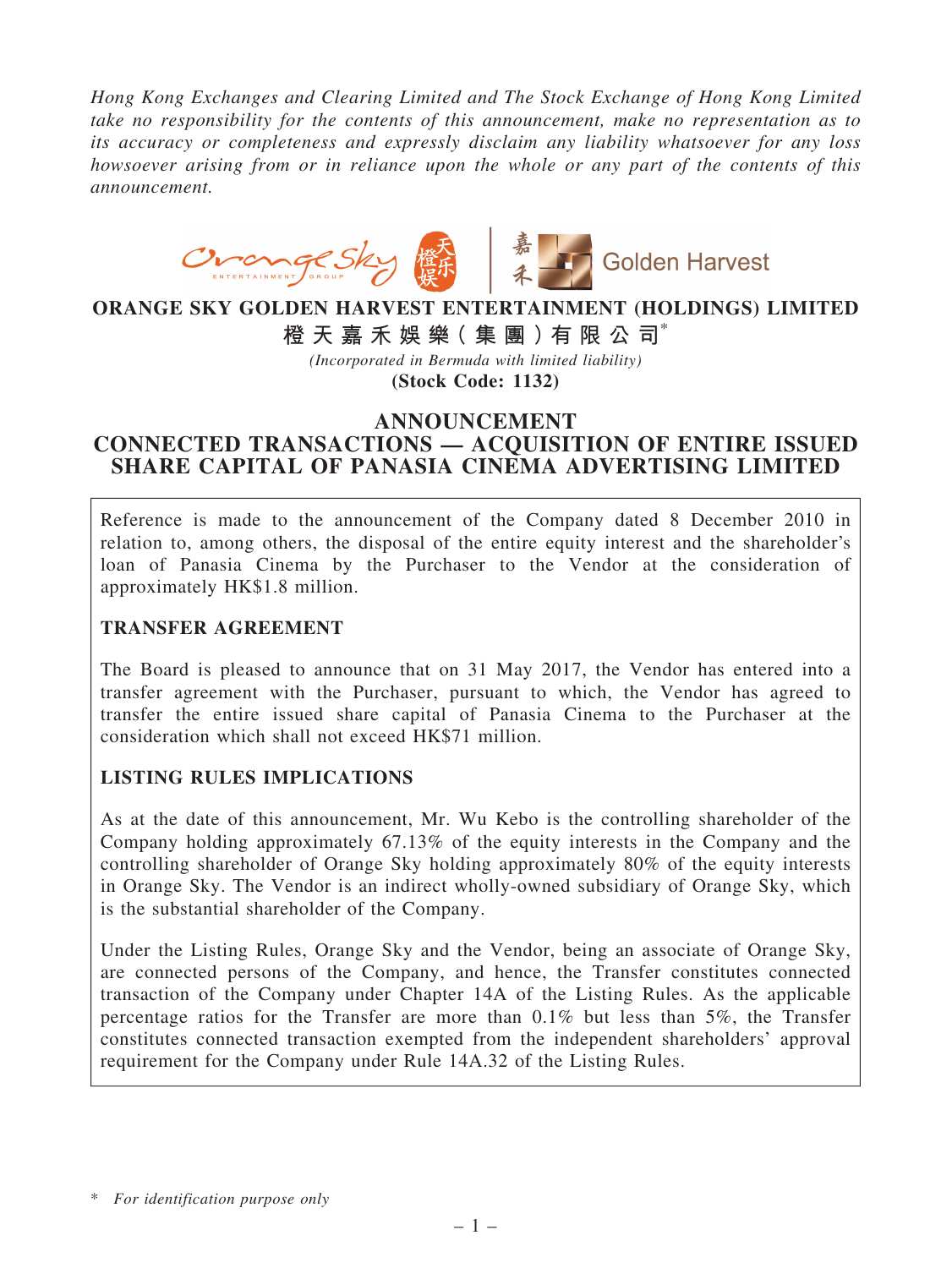Reference is made to the announcement of the Company dated 8 December 2010 in relation to, among others, the disposal of the entire equity interest and the shareholder's loan of Panasia Cinema by the Purchaser to the Vendor at the consideration of approximately HK\$1.8 million.

#### TRANSFER AGREEMENT

The Board is pleased to announce that on 31 May 2017, the Vendor has entered into a transfer agreement with the Purchaser, pursuant to which, the Vendor has agreed to transfer the entire issued share capital of Panasia Cinema to the Purchaser at the consideration which shall not exceed HK\$71 million.

The principal terms of the Transfer Agreement are set out below:-

| Date:                  | 31 May 2017                                                                                                                                                                                                                              |  |
|------------------------|------------------------------------------------------------------------------------------------------------------------------------------------------------------------------------------------------------------------------------------|--|
| <b>Parties:</b>        | The Vendor as vendor                                                                                                                                                                                                                     |  |
|                        | The Purchaser as purchaser                                                                                                                                                                                                               |  |
|                        | Panasia Cinema                                                                                                                                                                                                                           |  |
| <b>Subject matter:</b> | 10,000 ordinary shares representing the entire issued share capital<br>of Panasia Cinema.                                                                                                                                                |  |
| <b>Consideration:</b>  | The consideration for the Transfer shall not exceed HK\$71 million<br>which shall be payable by the Purchaser in the following manner:-                                                                                                  |  |
|                        | 20% of the consideration in the sum of HK\$14.2 million as<br>(i)<br>deposit, to be paid in cash by the Purchaser on the date of<br>signing of the Transfer Agreement;                                                                   |  |
|                        | (ii) $60\%$ of the consideration in the sum of HK\$42.6 million to be<br>paid in cash by the Purchaser on the Completion Date (or such<br>other date as may be agreed between the Parties); and                                          |  |
|                        | (iii) the remaining amount of the consideration for the Transfer to<br>be paid in cash by the Purchaser on the tenth business day<br>following the completion of the Review which shall be<br>calculated based on the following formula: |  |
|                        | $R = A x 2 x 10 - HK$56.8 million$                                                                                                                                                                                                       |  |
|                        | Key:                                                                                                                                                                                                                                     |  |
|                        | $A =$ the net profit of Panasia Cinema for the 6 months ended<br>30 June 2017 based on the accounts of Panasia Cinema<br>as at 30 June 2017 pursuant to the Review or HK\$3.55<br>million (whichever amount is lower)                    |  |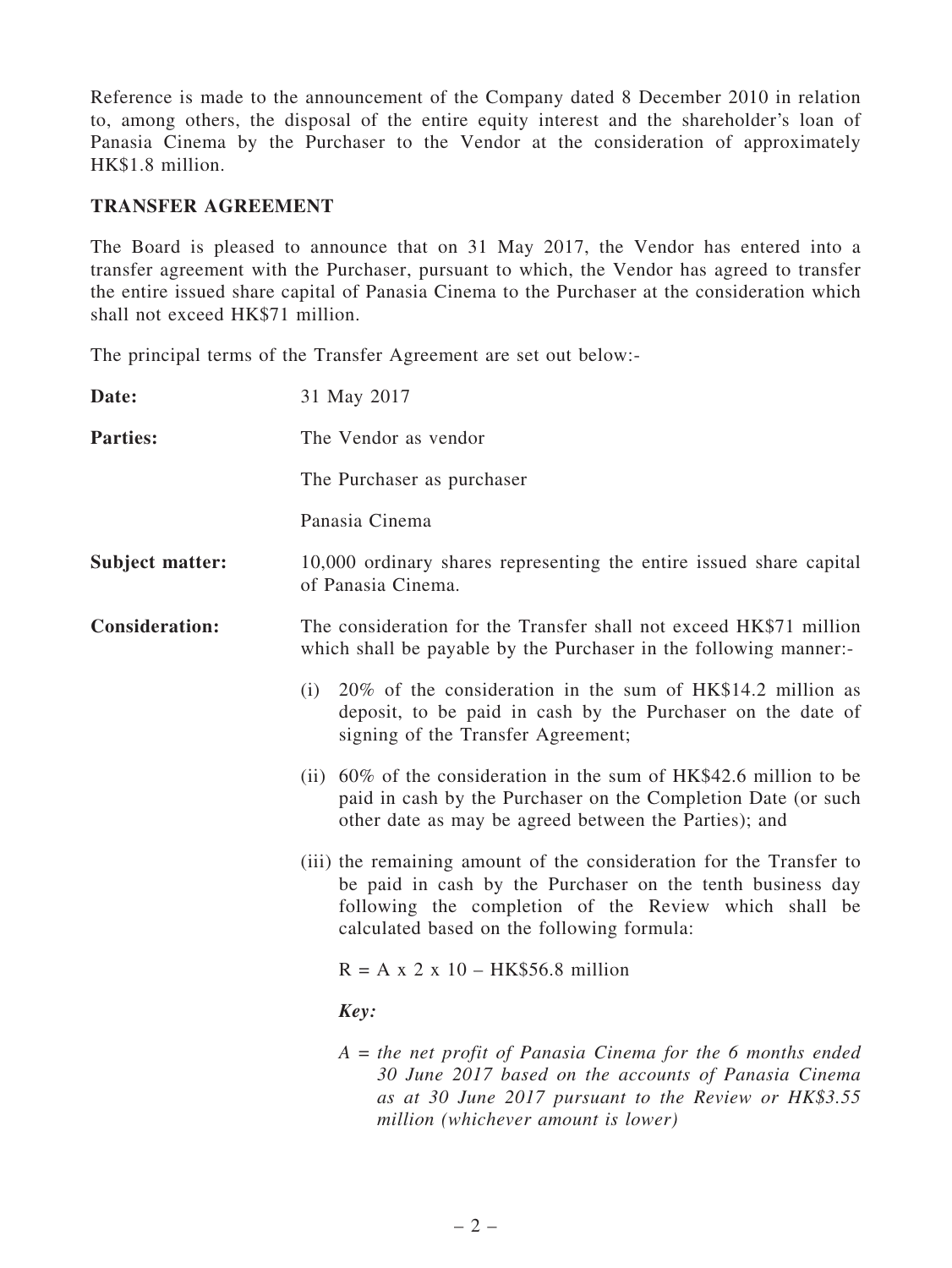#### *R = the remaining amount of the consideration for the Transfer payable by the Purchaser*

*Note:*

If R is less than or equals to HK\$0 pursuant to the above formula, no additional payment will be made by the Purchaser to the Vendor and vice versa.

If the Transfer Agreement has been terminated by the Purchaser in accordance to the Transfer Agreement, any payment made by the Purchaser to the Vendor shall be refunded.

- **Conditions** Precedent: The completion of the Transfer is subject to the repayment of the Shareholder's Loan by Panasia Cinema and the repayment of all outstanding amount payable by the Vendor to Panasia Cinema.
- Completion: The Transfer will be completed on the Completion Date provided that the conditions precedent set out above has been satisfied.

### REASONS AND BENEFITS FOR THE TRANSFER

It is the Group's strategy to expand its advertising business. The Directors believe that the Transfer will facilitate the Group's expansion of its advertising business and will promote synergistic growth to the Group on the whole. The Directors also believe that the Transfer would enable the Group to achieve a reasonable return from the profitable business operated by Panasia Cinema upon the completion of the Transfer.

The consideration for the Transfer was determined after arm's length negotiation between the Vendor and the Purchaser based on normal commercial terms and with reference to the historical financial performance of Panasia Cinema on an overall basis, which after taking into account of the price-to-earnings ratio of 10 computed based on the audited net profits of Panasia Cinema for the year ended 31 December 2016 which has a lower price-to-earnings ratio as compared to the price-to-earnings ratio of 10.29 computed based on the pro forma net profits for the year ended 31 December 2009 in respect of the Initial Transfer). As such, the Board considered the consideration of the Transfer to be fair and reasonable for the business of Panasia Cinema. The consideration for the Transfer will be settled by internal resources of the Group.

The Directors (including the independent non-executive Directors) are of the view that the terms of the Transfer are on normal commercial terms and in the ordinary and usual course of business of the Company and are fair and reasonable to the Company and in the interests of the Company and the shareholders of the Company as a whole.

#### SPONSORSHIP AGENCY AGREEMENT

Reference is made to the announcement of the Company dated 4 September 2014 in respect of the entering into of the Sponsorship Agency Agreement by M Cinemas and Panasia Cinema for the appointment of Panasia Cinema by M Cinemas as the non-exclusive agent to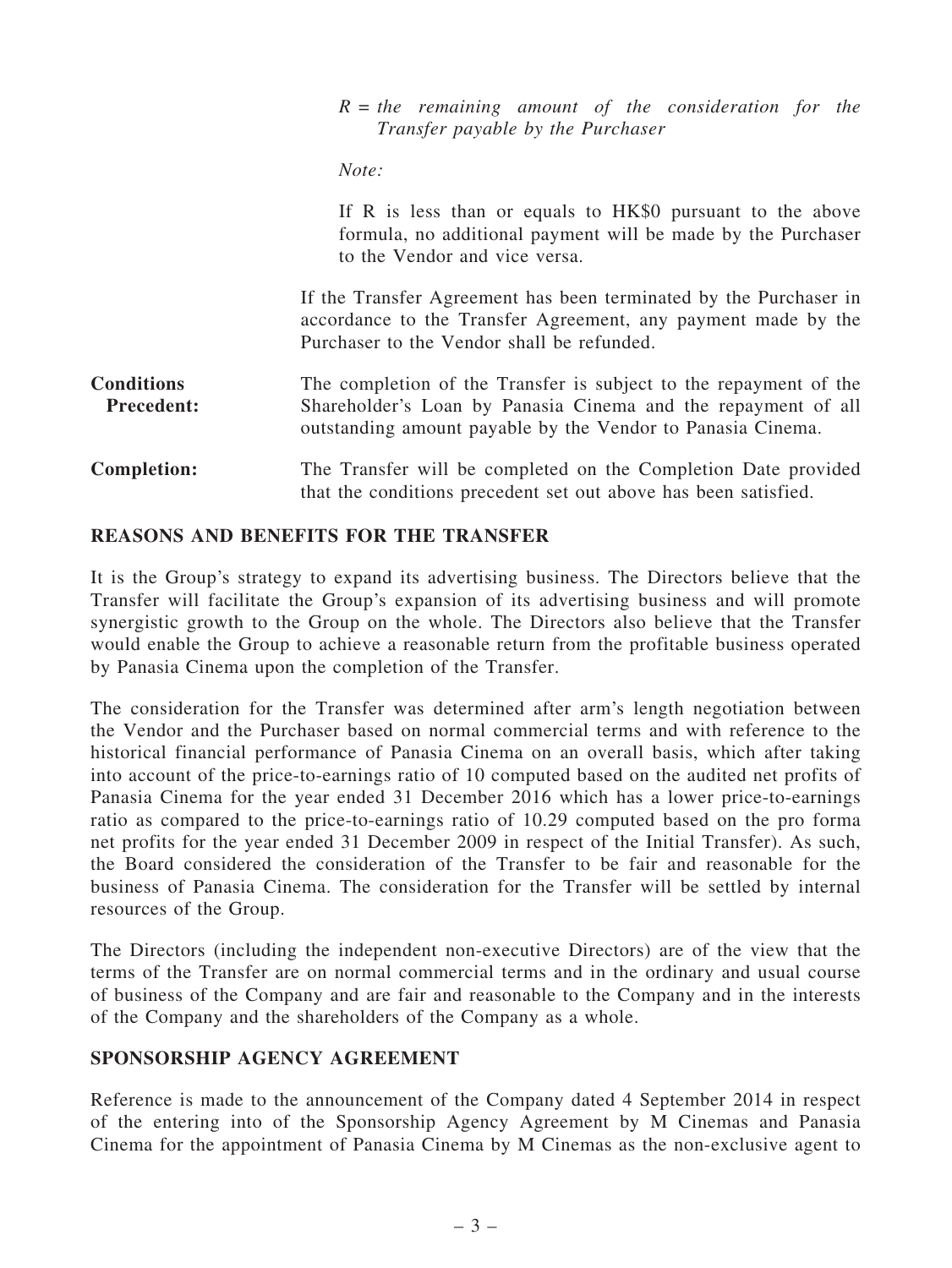procure Sponsorships within Hong Kong for a period of 3 years commencing from 4 September 2014 to 3 September 2017 (both days inclusive) which constituted a continuing connected transaction of the Company.

Upon the completion of the Transfer, Panasia Cinema will become a subsidiary of the Company. As such, the procurement of the Sponsorships within Hong Kong pursuant to the Sponsorship Agency Agreement will no longer constitute a continuing connected transaction of the Company.

# INFORMATION OF THE PARTIES

# The Group

The Company is an investment holding company. The Group is principally engaged in theatrical exhibition, cinema operation, film, video and television production and distribution business in Hong Kong, the PRC, Taiwan and Singapore.

### The Vendor

The Vendor is incorporated in Hong Kong with limited liability and its principal activity is investment holding. It is an indirect wholly-owned subsidiary of Orange Sky, a substantial shareholder of the Company holding approximately 20.62% of the issued share capital of the Company as at the date of this announcement.

### The Purchaser

The Purchaser is a company incorporated in Hong Kong and an indirect wholly-owned subsidiary of the Company as at the date of this announcement. The Purchaser is principally engaged in the distribution of motion pictures and provision of promotion, advertising agency and consultancy services.

#### Panasia Cinema

Panasia Cinema is a company incorporated in Hong Kong and a direct wholly-owned subsidiary of the Vendor. The principal activity of Panasia Cinema is to provide distribution and agency services for advertisements.

Set out below is the audited financial information of Panasia Cinema for each of the years ended 31 December 2015 and 2016, respectively:

|                       |                           | For the year ended<br>31 December |  |
|-----------------------|---------------------------|-----------------------------------|--|
|                       | 2015<br>(audited)<br>HK\$ | 2016<br>(audited)<br>HK\$         |  |
| Net profit before tax | 234,511                   | 7,789,880                         |  |
| Net profit after tax  | 234,511                   | 7,102,140                         |  |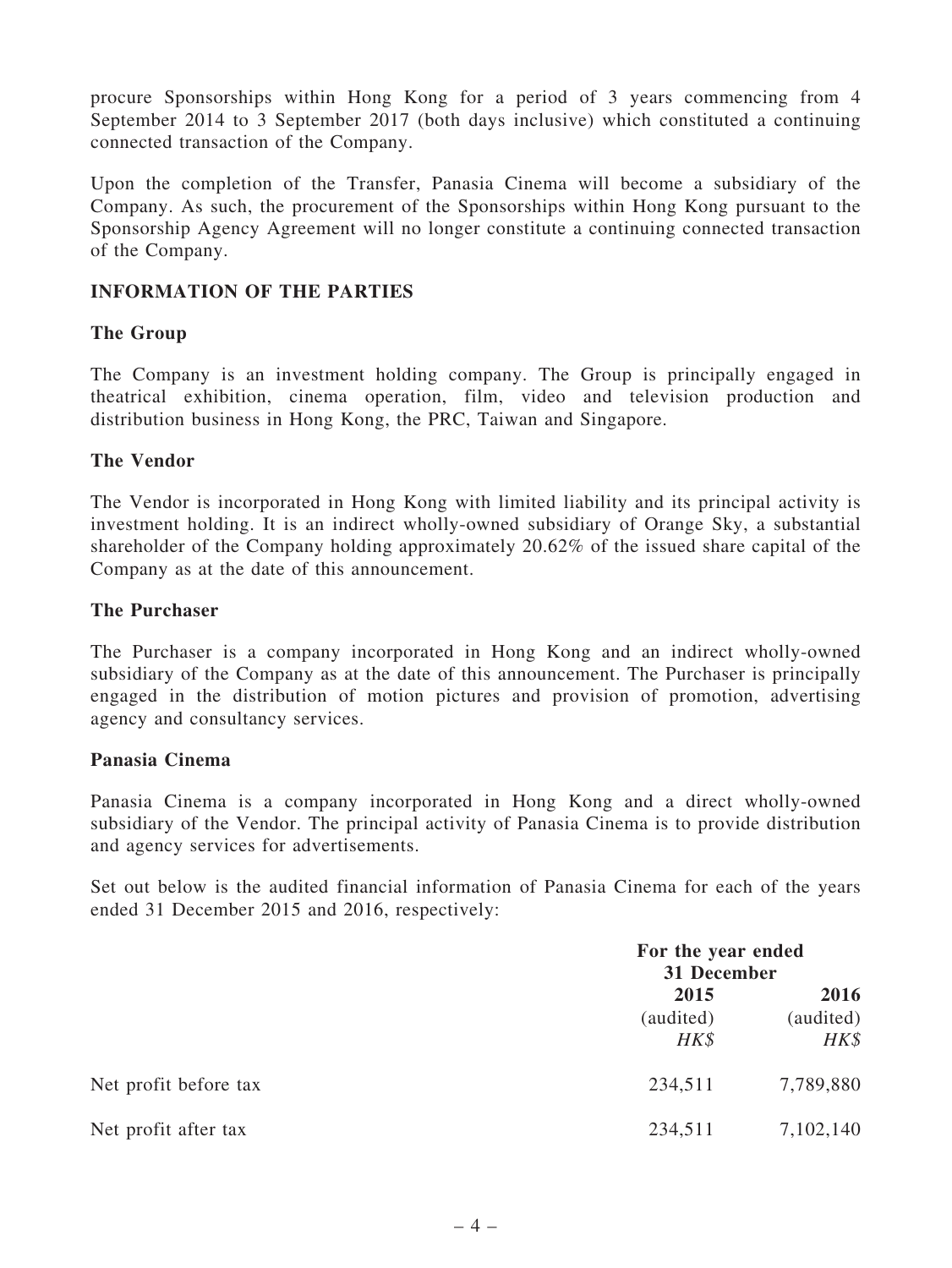The unaudited total assets and net assets of Panasia Cinema were approximately HK\$9 million and HK\$0.17 million, respectively, as at the date of this announcement.

Upon completion of the Transfer, Panasia Cinema will become an indirect wholly-owned subsidiary of the Company and the assets, liabilities and results of Panasia Cinema will be consolidated into the consolidated financial statements of the Company.

# LISTING RULES IMPLICATIONS

As at the date of this announcement, Mr. Wu Kebo is the controlling shareholder of the Company holding approximately 67.13% of the equity interests in the Company and the controlling shareholder of Orange Sky holding approximately 80% of the equity interests in Orange Sky. The Vendor is an indirect wholly-owned subsidiary of Orange Sky.

Under the Listing Rules, Orange Sky and the Vendor, being an associate of Orange Sky, are connected persons of the Company, and hence, the Transfer constitutes connected transaction of the Company under Chapter 14A of the Listing Rules. As the applicable percentage ratios for the Transfer are more than 0.1% but less than 5%, the Transfer constitutes connected transaction exempted from the independent shareholders' approval requirement for the Company under Rule 14A.32 of the Listing Rules.

Mr. Wu Kebo, being a Director, is the controlling shareholder and director of Orange Sky and Ms. Wu Keyan is the sister of Mr. Wu Kebo and is an associate of Mr. Wu Kebo under Chapter 14A of the Listing Rules. In view of their interests above, Mr. Wu Kebo and Ms. Wu Keyan have abstained from voting on the relevant board resolution(s) for approving the Transfer and the transactions contemplated thereunder. Other than Mr. Wu Kebo and Ms. Wu Keyan, none of the Directors has a material interest in the relevant matters and none of them is required to abstain from voting on the relevant board resolutions under the bye-laws of the Company or the Listing Rules.

# DEFINITIONS

In this announcement, unless the context otherwise requires, the following terms have the following meaning when used herein:

| "associate(s)"           | the meaning ascribed to it in the Listing Rules;                                                                                                                                          |
|--------------------------|-------------------------------------------------------------------------------------------------------------------------------------------------------------------------------------------|
| "Board" or "Director(s)" | the board of directors of the Company;                                                                                                                                                    |
| "Company"                | Orange Sky Golden Harvest Entertainment (Holdings)<br>Limited (橙天嘉禾娛樂(集團)有限公司*), a company<br>incorporated in Bermuda whose shares are listed on the<br>Main Board of the Stock Exchange; |
| "Completion Date"        | as soon as possible after the date of the signing of the<br>Transfer Agreement;                                                                                                           |
| "connected person(s)"    | the meaning ascribed to it in the Listing Rules;                                                                                                                                          |
| "Group"                  | the Company and its subsidiaries;                                                                                                                                                         |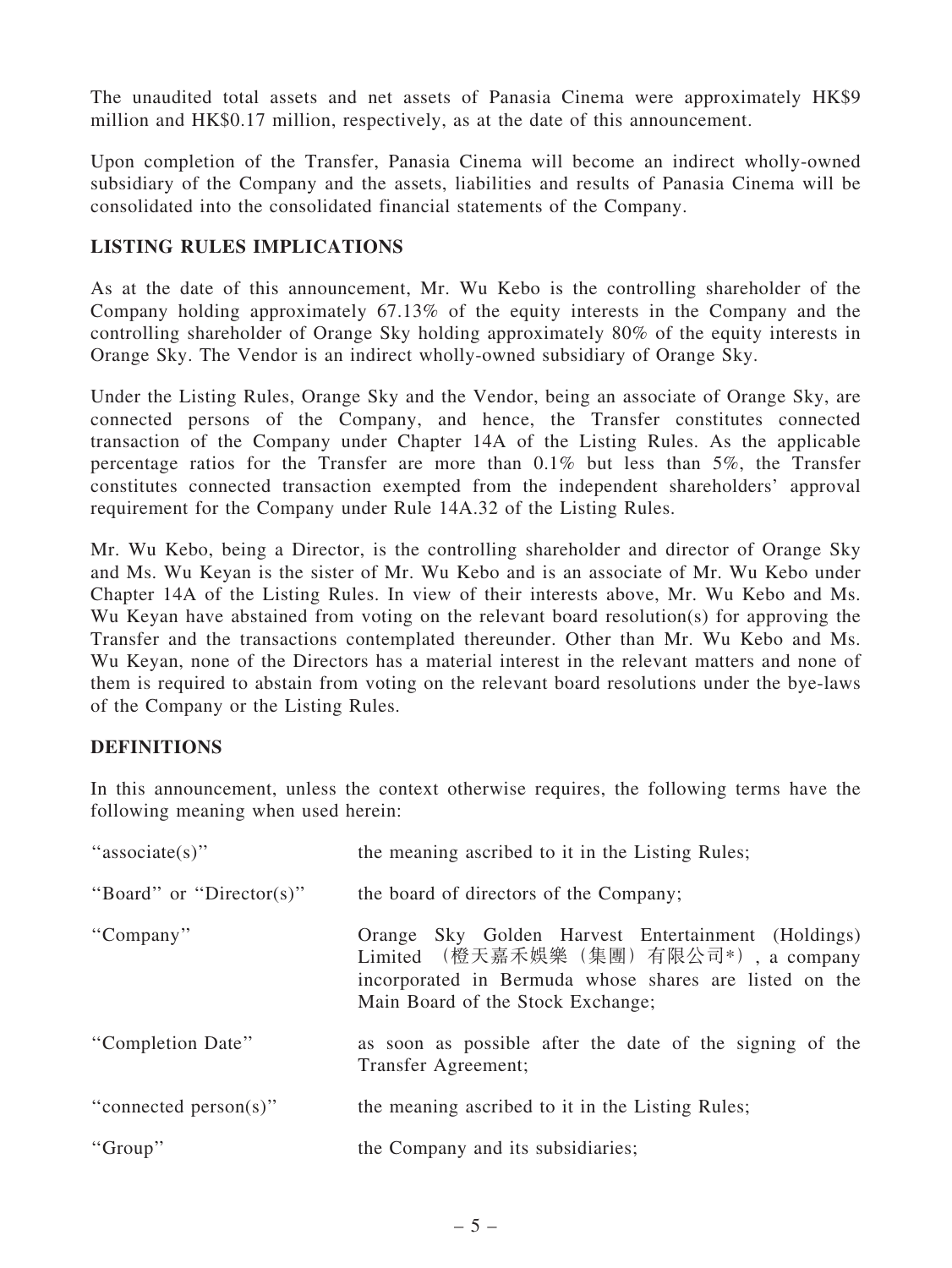| "HK\$"               | Hong Kong dollars, the lawful currency of Hong Kong;                                                                                                                                                                                                                                                    |
|----------------------|---------------------------------------------------------------------------------------------------------------------------------------------------------------------------------------------------------------------------------------------------------------------------------------------------------|
| "Hong Kong"          | the Hong Kong Special Administrative Region of the<br>People's Republic of China;                                                                                                                                                                                                                       |
| "Initial Transfer"   | the disposal of the entire equity interest in Panasia Cinema<br>by the Purchaser to the Vendor pursuant to the transfer<br>agreement dated 8 December 2010 entered into between the<br>Vendor, the Purchaser and Panasia Cinema;                                                                        |
| "Listing Rules"      | the Rules Governing the Listing of Securities on the Stock<br>Exchange;                                                                                                                                                                                                                                 |
| "M Cinemas"          | M Cinemas Company Limited, a company incorporated in<br>Hong Kong and an indirect wholly-owned subsidiary of the<br>Company;                                                                                                                                                                            |
| "Orange Sky"         | Orange Sky Entertainment Group (International) Holding<br>Company Limited, a company incorporated in the British<br>Virgin Islands which is a substantial shareholder of the<br>Company holding approximately 20.62% of the issued share<br>capital of the Company as at the date of this announcement; |
| "Panasia Cinema"     | Cinema<br>Advertising Limited,<br>Panasia<br>a<br>company<br>incorporated in Hong Kong and a direct wholly-owned<br>subsidiary of the Vendor prior to completion of the<br>Transfer;                                                                                                                    |
| "Parties"            | the Vendor and the Purchaser;                                                                                                                                                                                                                                                                           |
| "Purchaser"          | Panasia Films Limited, a company incorporated in Hong<br>Kong and an indirect wholly-owned subsidiary of the<br>Company;                                                                                                                                                                                |
| "Review"             | the review of the accounts of Panasia Cinema as at 30 June<br>2017 by the independent auditors appointed by the Parties;                                                                                                                                                                                |
| "Sale Shares"        | 10,000 ordinary shares in Panasia Cinema, representing the<br>entire issued share capital of Panasia Cinema, owned by the<br>Vendor prior to completion of the Transfer;                                                                                                                                |
| "Shareholder's Loan" | all outstanding amounts, whether principal or interest, owing<br>by Panasia Cinema to the Vendor prior to the completion of<br>the Transfer;                                                                                                                                                            |
| "Sponsorship"        | events featuring sponsor's brands, products, services and/or<br>promotional activities and include but is not limited to the<br>form of "product implant into the film", "promotional<br>video production", "brand's image promotion", "product<br>sponsor" and "screen advertisement", etc.;           |